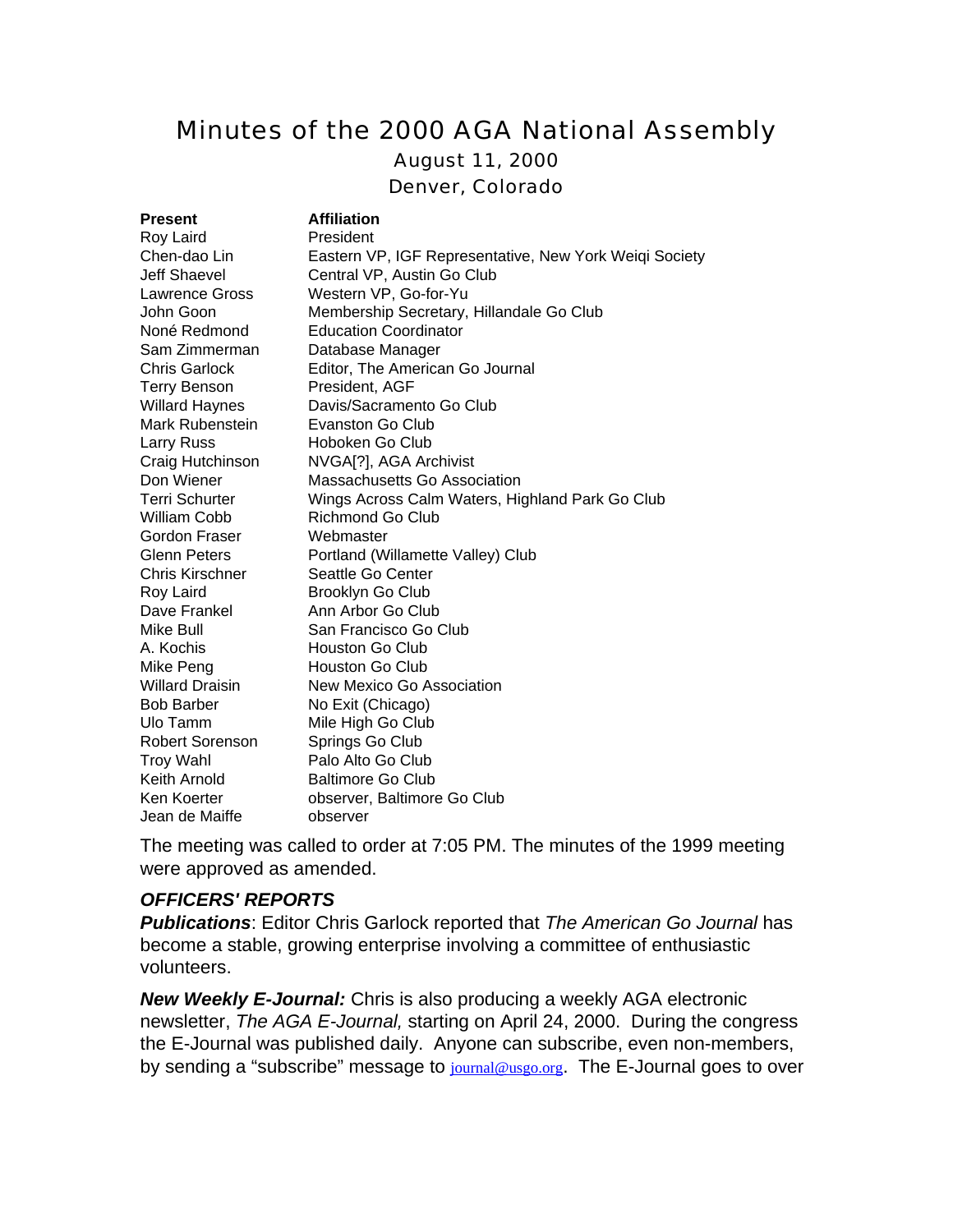1000 subscribers, including interested non-AGA members. The E-Journal team plans to conduct a membership drive among non-member subscribers soon.

*Education Coord. -* Noné Redmond reported that this year's Youth Congress had 45 participants. Of these, ten were dan-level players. There were 32 players in the Youth Handicap tournament. Terry Benson was the TD. Redmond Cup finalists are Jonathan Wang and Eric Lui.

*Web Master* - Chuck Robbins reported that a new chapter page will be added to the AGA Web page. Tournament information will be updated quickly and this will remain a high priority. A team of eight interested helpers met by telephone conference call recently. This group is identifying and assigning specific tasks to improve and expand the Web site.

*Chapter Services* - William Cobb reported on a new program to help promote chapter development. Each new member is informed of the nearest go club, and that club is informed of the new member. New promotional materials have been produced: mouse pads, post-it notes, problem books, and the first volume of reprints from the *Journal* on handicap go. The AGA CD is available for free.

*Membership Services -* John Goon reported as of February 28, 2000 we have a total of 1518 members and 60 chapters. A new AGA brochure was published in 1999 and reprinted in 2000. Yutopian and Ishi Games have agreed to include them in equipment shipments. New AGA starter sets are available for organizers.

The First Cuban Goodwill Friendship Tournament, held in Havana in July, was a success, with almost twenty American players.

Jean de Maiffe has been approaching mainstream game companies on behalf of the AGA to help them improve the quality of their equipment.

An e-mail survey of about 200 former members was conducted to see what could be done to encourage their return. This survey itself resulted in several renewals, and will lead to more membership renewal activity based on the results. In other membership development and promotional efforts, letters were sent to bidders on go equipment on eBay, and several positive responses were received. The AGA and the Ibero-American Go Federation are working together to address Spanish-speaking go players and potential players.

*Congress Coord.* - Chris Kirschner reported that there have been some inquiries for the 2002 and later congresses.

*Tournament Coord.* - Mike Bull reported that the 13th North American Fujitsu Qualifying Tournament was organized in Seattle by a team headed by Chris Kirschner. It was a great success, even carrying over a budget surplus to the next year's event. This year there were two distinguished amateurs in the North American Masters Tournament: the winner of the U. S. Open, and the winner of the North American Ing Cup. They both made it through to the Challenger Round, where they will be seeded into next year's event, while this year's US Open and Ing Cup winners will enter the Promotional Round.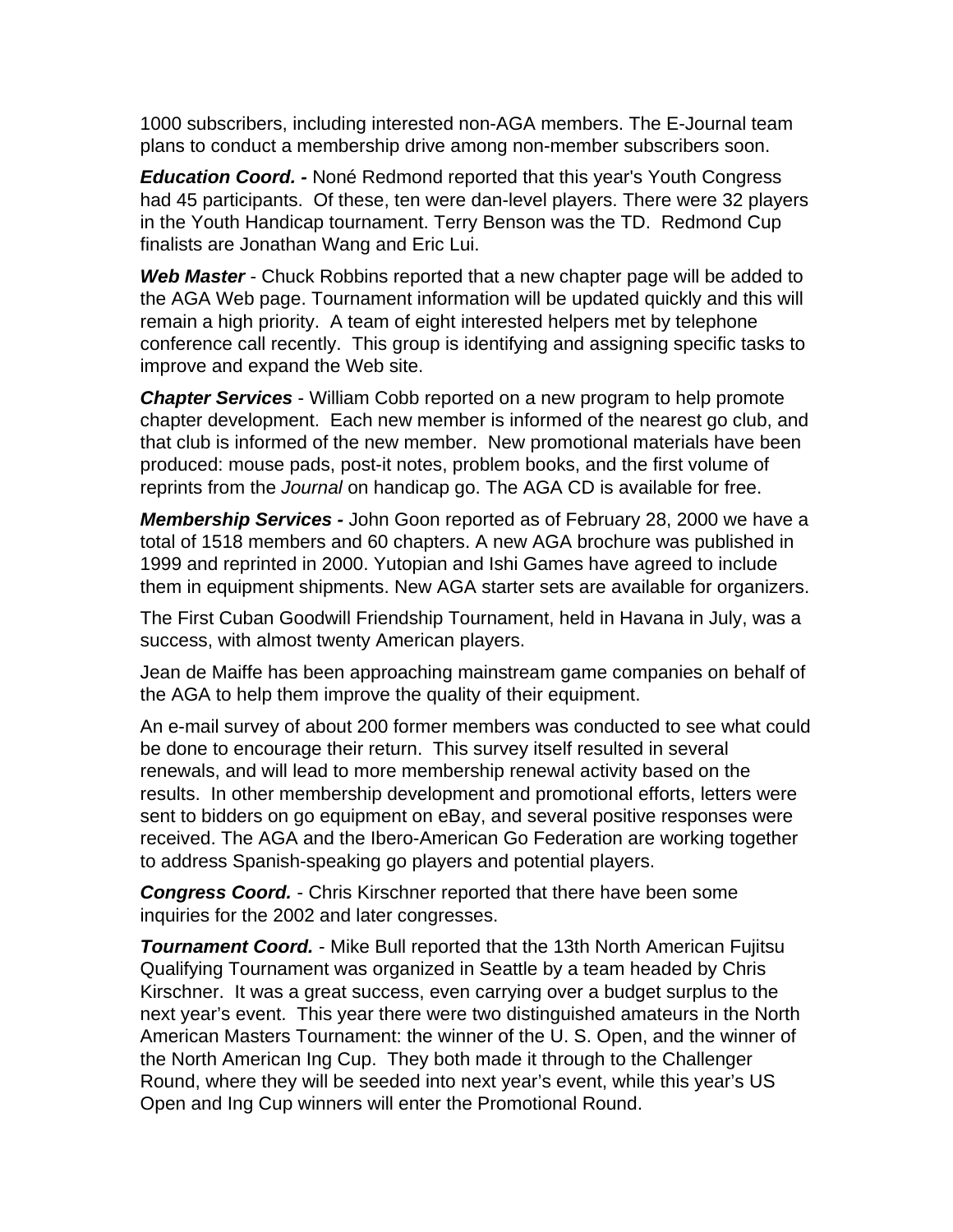*Treasurer -* Ulo Tamm summarized the financial statement in this year's Annual Report, reflecting stability and the security of a substantial reserve, which is held in a bond fund that has not done well for the last few years. Roy Laird asked if anyone would like to be on a committee to look into this. Eileen Barberi, Harold Lloyd, Karen Gold, and Polly Pohl volunteered.

## *Utilization of Ing Foundation Regional Allotment*

*Eastern VP* - Chen-dao Lin: So far they have used the Ing money to support an Eastern Regional Tournament and a Korean Tournament. However, there is still money left. If anyone has ideas, please talk to him.

*Western VP* - Larry Gross: The Ing money was used for a series of tournaments in the Willamette valley, San Francisco tournament, and the Ju Jo Youth Tournament (with 144 participants).

*Central VP* - Jeff Shaevel: They held the Denver Tournament and the Texas Open. Requests for educational funding are increasing. Willard Draisin asked if prize money helped increase turnout. No one had offered a clear-cut response. Chen-dao Lin said that the NY Wei-chi Society offered prizes but no cash in the Eastern Championship and had about 80 people 7dan and below. Larry Gross said that significant prizes are needed to get strong players to show up in Los Angeles.

President Roy Laird thanked all the area and committee heads.

# *ACTION ITEMS*

*Proposal from the Baltimore Go Club to Host the 2001 US Go Congress*

Keith Arnold and Ken Koester presented the proposal by the Baltimore Go Club, the Greater Washington Go Club and the Lancaster (Pennsylvania) Go Club to host the 2001 US Go Congress at Goucher College in Baltimore from August 4 through 12, 2001. Assuming the current bid, the cost for one person, double occupancy, and banquet would be about \$625. The organizers will review the facilities with some past organizers to try to avoid any surprises.

Mike Peng stated that Dan Barry, one of the two first astronauts to play go in space, would like to present one of the two boards used in space to the AGA. Mike thought that the Congress would be a good place for the presentation. Keith Arnold agreed. Jean de Maiffe suggested that the nature of the vegetarian menu be explored since in the past the vegetarian offerings have had too little variety. Other questions were raised about the off-campus motels, how to improve the accessibility to the pro events, how to encourage first-time congress attendees to participate fully in the congress, and how to accommodate players who can only attend for part of the congress.

The proposal was moved, seconded and passed.

*DISCUSSION ITEMS Special Introduction: Paul Anderson*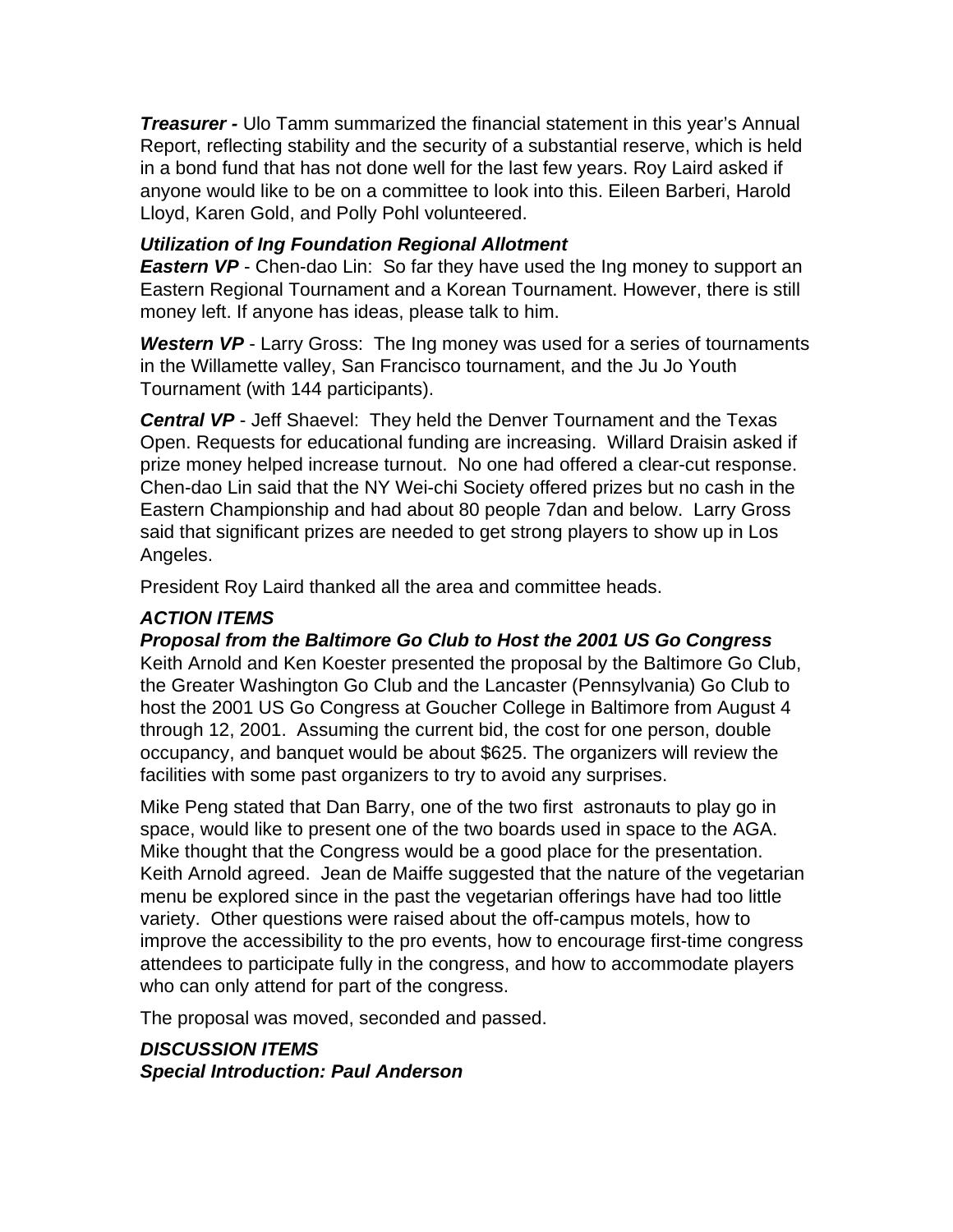Roy Laird introduced Mr. Anderson, who has been active in the American Go Association for a long time. He complimented the organizers of the congress for a successful event.

### *Financial Operations of Future US Go Congresses*

The treasurer reported that currently the congress monies go through the AGA accounts. In the past there was a US Go Congress Corporation (the AGA itself was not incorporated). Now the AGA is incorporated, so we can be the fiscal receiver for the congresses.

There was a discussion of how much of any surplus from the congresses should go to the organizing club(s).

### *Election Committee*

Sam Zimmerman presented the election committee's procedure for conducting the election for the new AGA president. It would be a proportional vote by the chapters based on the number of AGA full and youth members that they have. The ballot would include: Roy Laird, Jeff Shaevel, and "neither of the above."

In view of concern expressed by some representatives that the "neither of the above" option would confuse the balloting, this option was stricken from the ballot.

### *Teacher of the Year*

Herb Doughty was introduced as the AGA Teacher of the Year. He was unable to attend the banquet the following evening where the award would normally be presented because of urgent family business. He expressed deep appreciation for the award, especially that it would cheer up his ailing mother herself a teacher for many years.

## *AGA Governance Committee*

John Goon reported that the committee was established at the request of President Roy Laird in June 2000, to review the AGA current governance structure, including both the By-Laws and the Articles of Incorporation themselves, and report their findings to the Executive Committee. The hope is to reach a consensus on a series of recommendations at next year's National Assembly. The topics that they are currently considering include: the basic structure of the organization, the amendment process for the by-laws, the manner of voting for officers, etc., the payment of officers for their services, and minor revisions to the by-laws.

Many of these issues are still under basic review, but the Committee has already reached a consensus that provisions in the current by-laws for payment of officers should be removed. No officer has received payment for services, so there is no urgent need for such a provision. The obvious potential for abuse in the future leads the committee to conclude that officers should not receive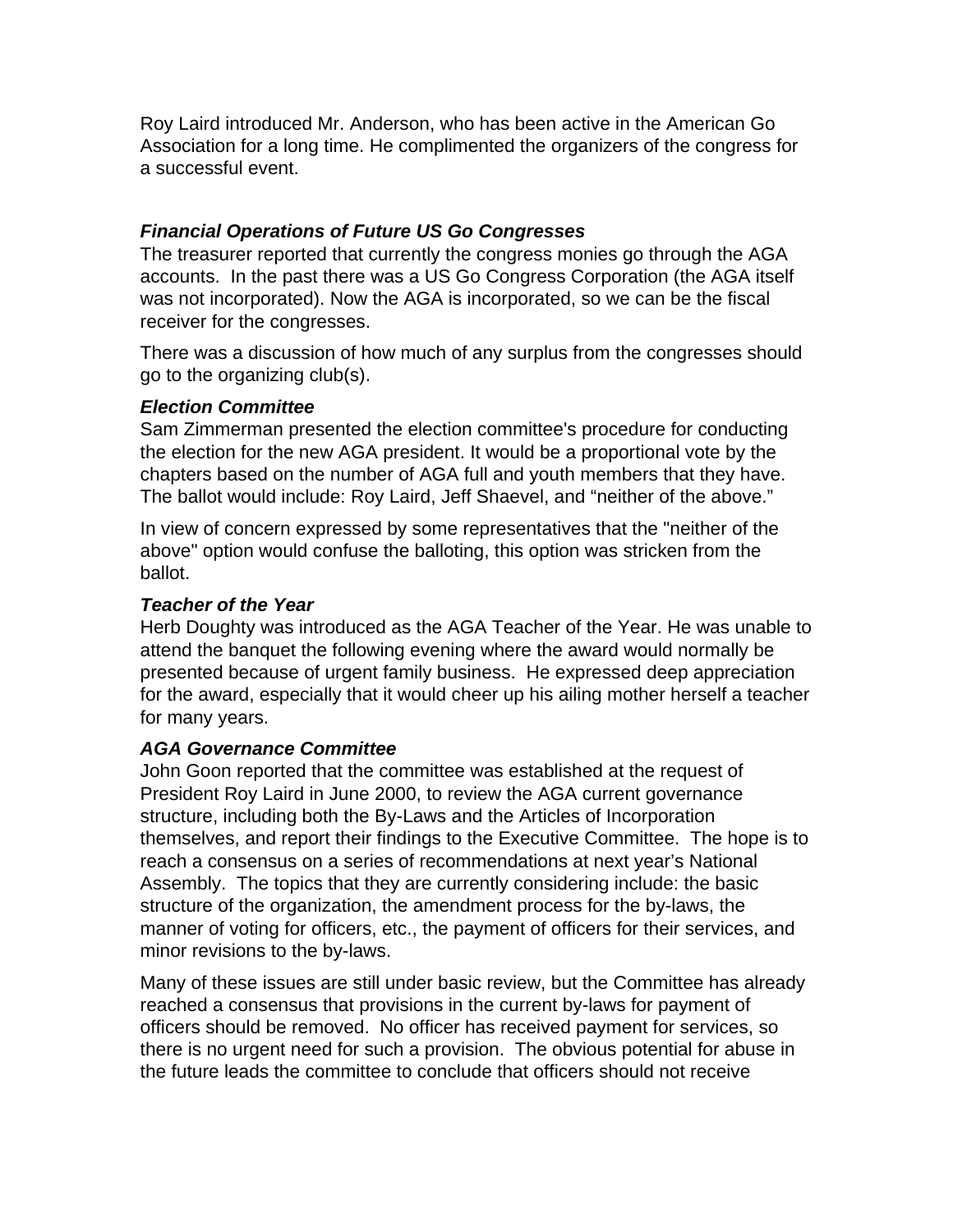payment for services, although the AGA's paid staff will continue to grow as membership grows.

Copies of the existing governance documents are available at usgo.org.

It was moved, seconded and passed that the committee should move forward.